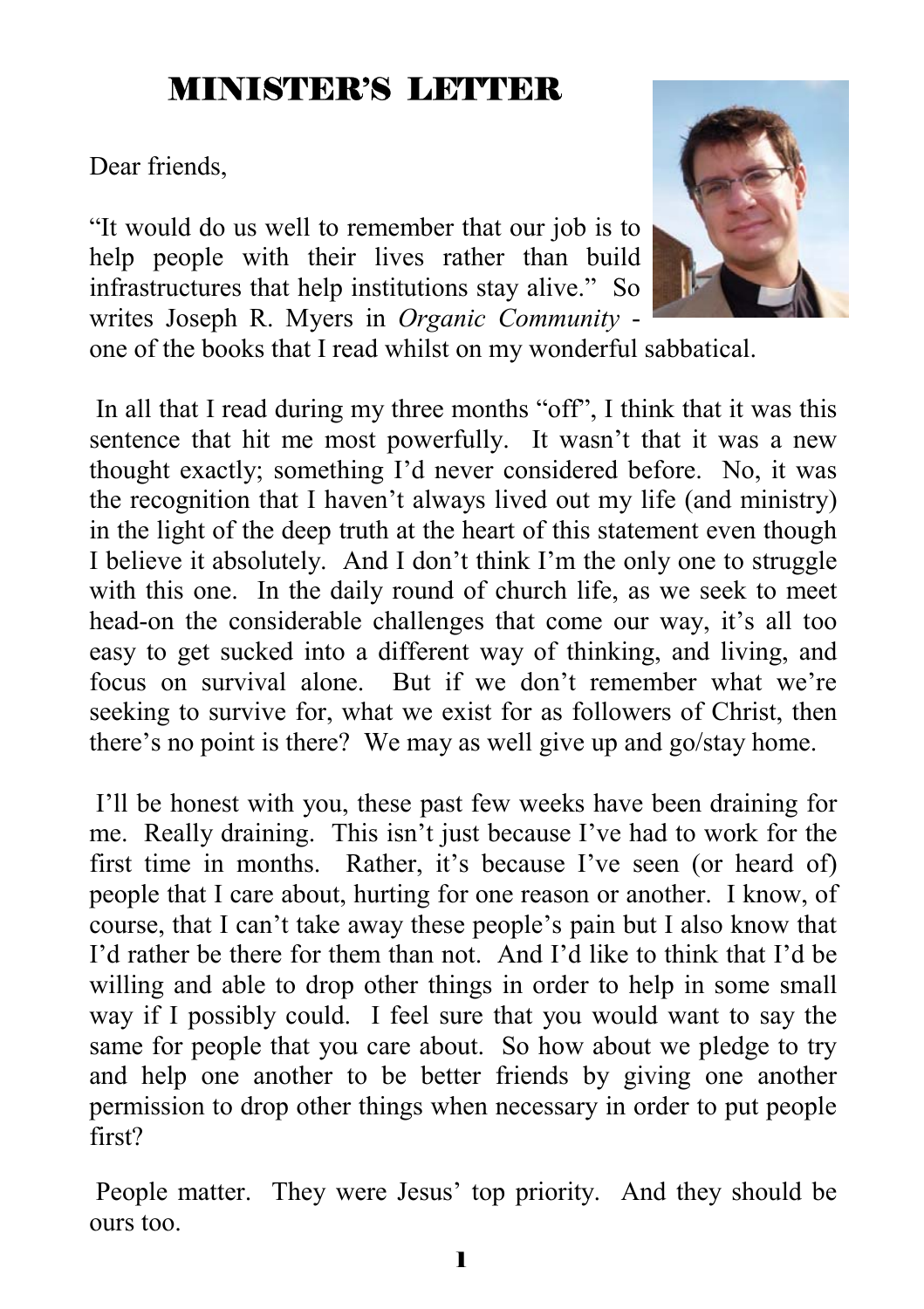"It would do us well to remember that our job is to help people with their lives rather than build infrastructures that help institutions stay alive." Amen to that.

With every blessing,



## CHURCH GENERAL MEETING

The Church General Meeting was held after the service on Sunday 26th June. It was well attended and Chaired by Rev Paul Timmis, who was welcomed back after his sabbatical.

The agenda was moved through quickly with the most notable items being the confirmation of the appointments for the Church Council (as detailed on the next page) and agreeing that Mike Mortley, Colin Smith and Ray Ellis will assist John Butland in his role of Church Treasurer.

The refurbishment of the Kitchen was covered as was the future of the Newsletter, with the possibility of it being issued every two months rather than the monthly issue it now is. This will depend on the availability of articles in the future, so if you have any article concerning the church or circuit, please pass it to Andrew Fox, to ensure the survival of a monthly Newsletter.

Their was also call for additional volunteers for Communion Stewards, anyone who is interested is to speak with Derek Heaton and Gwen reported on the future services of Churches Together.

The highlight of the Meeting was Paul reflecting on his sabbatical, which saw him visit 'House for All Sinners and Saints', a Lutheran based church in Denver, Colorado, USA. During this a short film was shown, 'Breaking bread with Sinners and Saints' featuring the church and the pastor Nadia Bolz-Weber. The film is available to be viewed on the internet at http://stpaullutheranpns.blogspot.com/2011/06/videobreaking-bread-with-sinners-and.html. The churches own website can be found at www.houseforall.org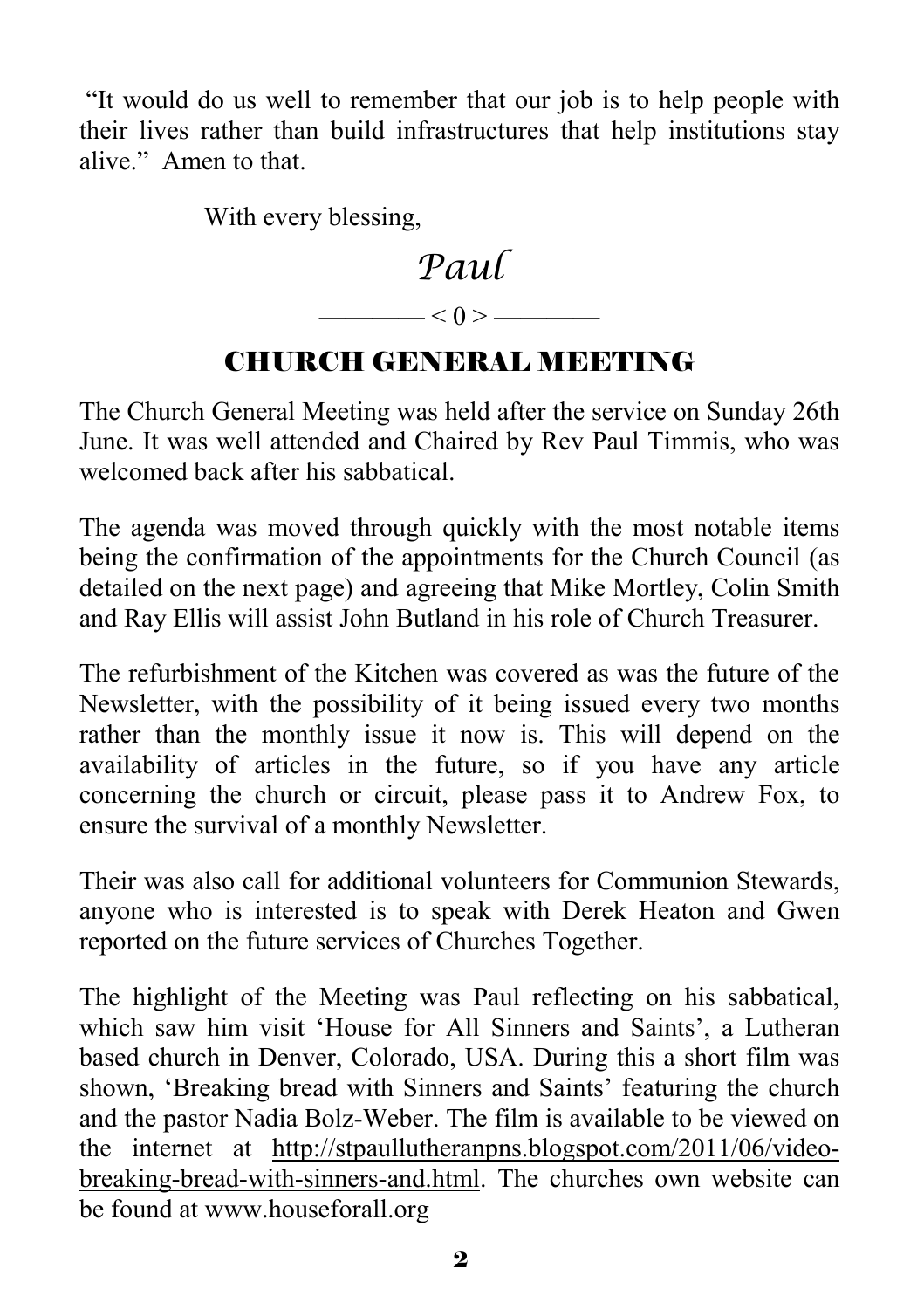| Role                             | <b>Name</b>            | <b>Appointed Until</b> |
|----------------------------------|------------------------|------------------------|
| Chairperson                      | <b>Rev Paul Timmis</b> |                        |
| Circuit Steward                  | Pat Rock               |                        |
| Vestry Steward Team              | Derek Heaton           |                        |
|                                  | Annemarie Pallister    |                        |
|                                  | Mike Fuwa              |                        |
|                                  | Pauline Riley          |                        |
| <b>Church Council Secretary</b>  | Caroline Johnson       |                        |
| <b>Church Treasurer</b>          | John Butland           |                        |
| Vestry Team Rep                  | Derek Heaton           |                        |
| Property Rep                     | Colin Smith            |                        |
| <b>Communications Team Rep</b>   | Jane Smith             |                        |
| Church Life Rep                  | Anne Conquest          |                        |
| <b>Mission Rep</b>               | Tony Loft              |                        |
| Pastoral Rep                     | Sue Boyd               |                        |
| Worship Rep                      | Mike Mortley           |                        |
| <b>Church Meeting Reps</b>       | Jane Bryan             | 2012                   |
|                                  | Geraldine Ellis        | 2012                   |
|                                  | Rosemary Keen          | 2013                   |
|                                  | Andy Smith             | 2014                   |
|                                  | Joyce Plant            | 2014                   |
|                                  | <b>Gwen Edwards</b>    | 2015                   |
|                                  | Gwen Wildman           | 2015                   |
| Minute Secretary                 | <b>Brenda Cannon</b>   |                        |
| <b>Church Bookings Secretary</b> | Pete Boyd              |                        |
| Safe from Harm Reps              | Marie Randall          |                        |
|                                  | Abby Herring           |                        |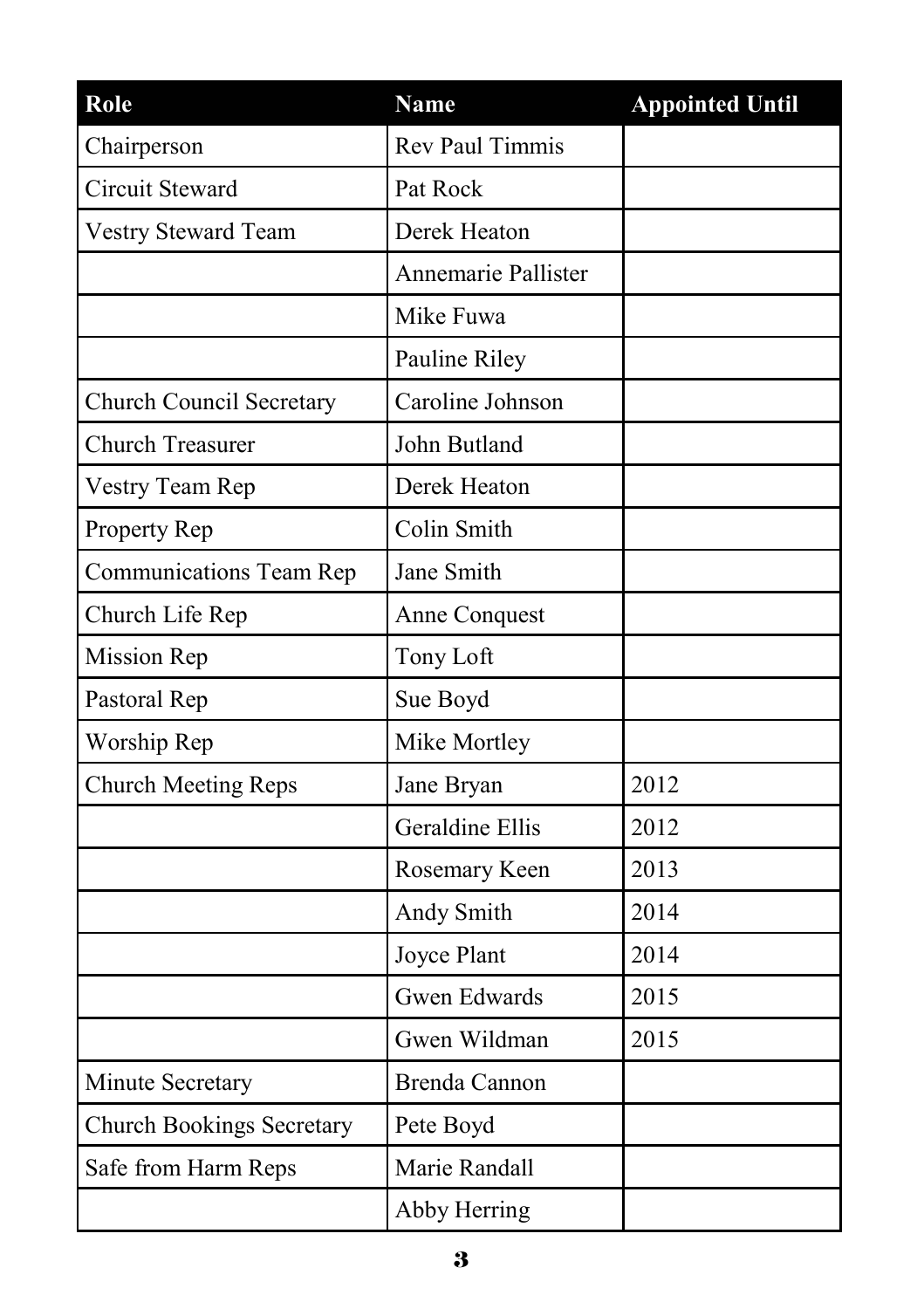### Summer Book Club

You are warmly invited to join us as we read and share our thoughts on 'The Year of Living Biblically' by A.J.Jacobs.

A.J.Jacobs relates a year he spent trying to follow all the rules and guidelines he could find in teh Bible, which turned out to be more than 700. For the first eight months, from September to April, he followed the rules in the Old Testament and immersed himself in Jewish culture before focussing on Christianity and the New Testament in the final four months.



In the book, he confronts a majority of the biblical rules, both obscure and the well known, and tries to follow them as literally as possible. He even attempts to stone an adulterer and to offer animal sacrifice. He also goes to visit numerous religious groups in order to show their particular views on the Bible, as well as their methods of worship.

The book is available through your local library, Amazon and other good bookstores. You can also get the book through his own website at www.ajjacobs.com/books/yolb.asp

For more information or if you are interested in joining us please let me or Abby know.

*Jane Smith* 

 $-$  < 0 >  $-$ 

### Psalm - Composed in Bible study group

You have made me wonderfully, none can compare with you May my friends bless and praise the Lord through fellowship Praise him for his love and goodness

Evermore be there for us

- We are in ourselves worthless, but you are worthy and you have made us worthy through you
- Our worship moves us to compassion for our neighbour, making us instruments of your peace.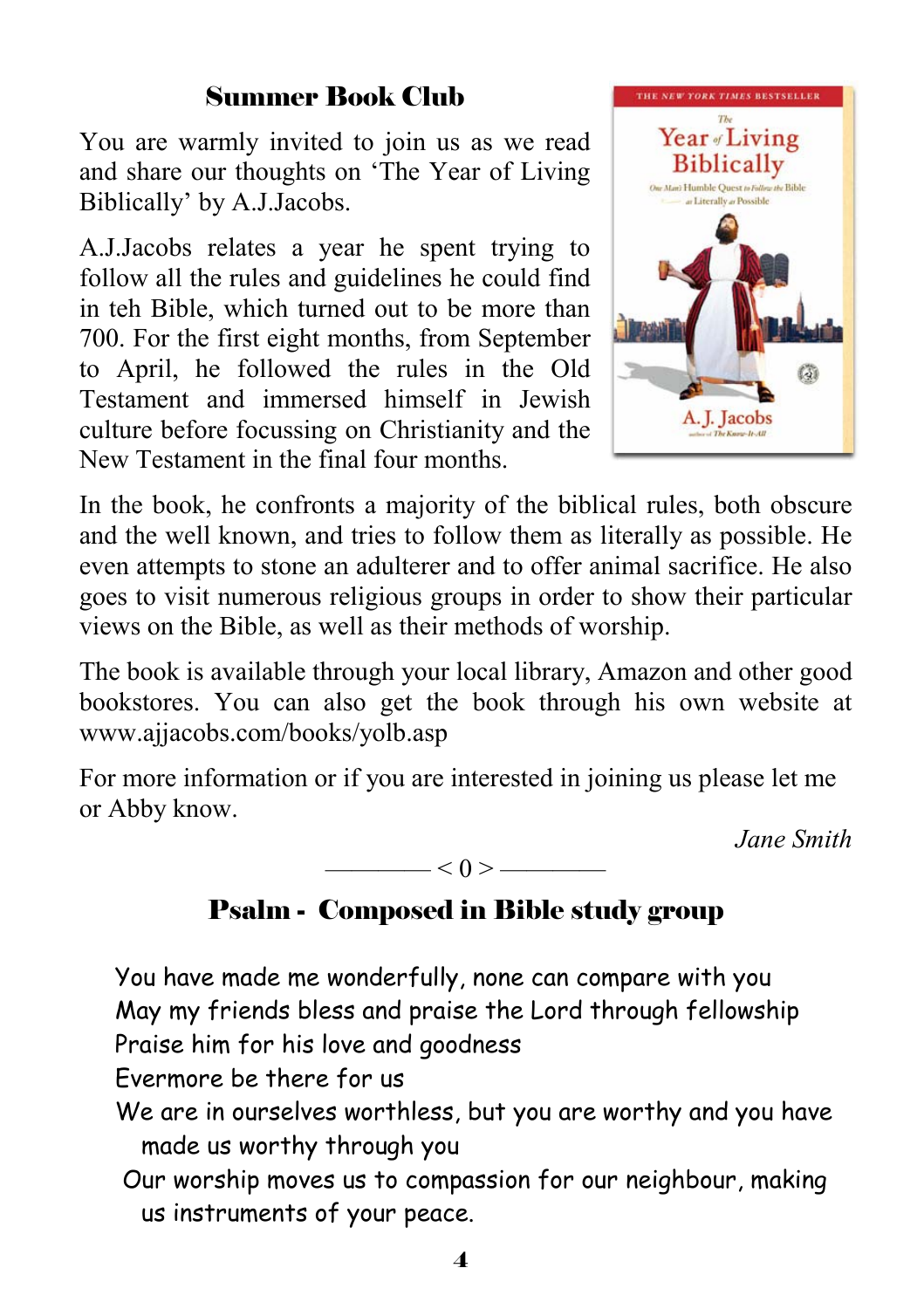### Kitchen Refurbishment August 2011

Our tired old kitchen at the church is going to have a complete makeover to give it a new lease of life. Once completed we will have a nice new kitchen, complete with shiny Stainless Steel work surfaces.



Work is due to commence at the start of August

and will take a full month to complete. During this time our kitchen fitters are intending to allow 'limited' use of the kitchen for any regular users such as water supplies, kettle and the cooker. It will of course be necessary to close the kitchen for certain 'critical operations' at certain times but this will be kept to a minimum. Whilst the work is in progress, if any premises users have any queries on access to the kitchen please contact me 07947 004668.

Apologies for any inconvenience this causes, your patience if required is appreciated!

 $-$  < 0 >  $-$ 

*Colin Smith* 



## Churches Together Special Service

We intend to celebrate the 400th anniversary of the King James Bible by holding a special service at 6.00pm on Sunday 23rd October (some still keep this as Bible Sunday) at St. James' Church, Martin Way.

The service, as well as including readings from the KJV will include choral music sung by our various church choirs, and congregational music.

Please make sure you note this special occasion in your diaries.

*Graham Derriman*  Churches Together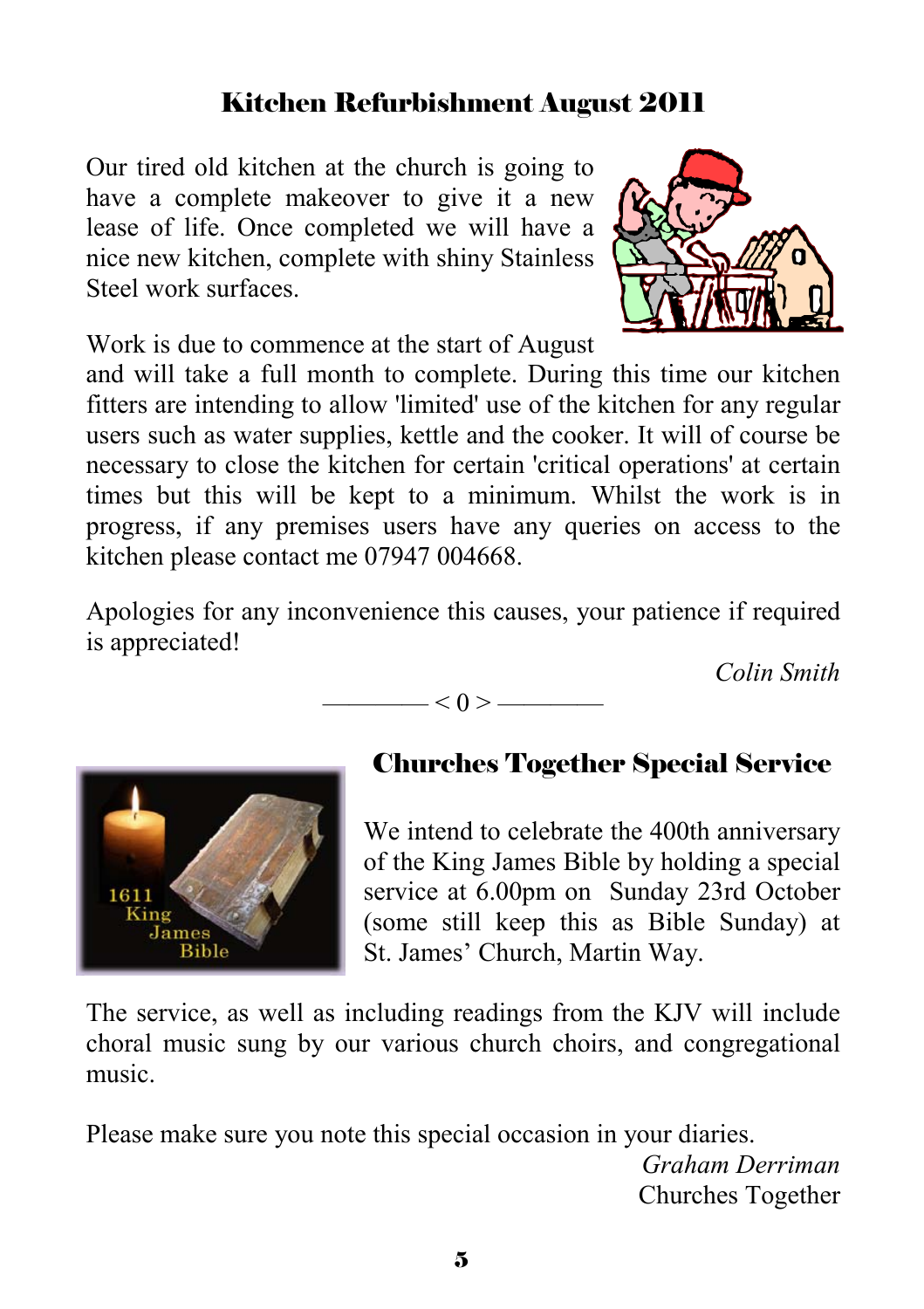# **KING JAMES BIBLE 400 YEARS**  $1611 - 2011$

#### **For 400 years, the King James Bible has impacted millions of people, influenced culture, and transcended numerous generations.**

With more than 6 billion copies published, the Bible is the most popular book in the world, and the King James Bible is the most published Bible translation. Its inspired words has brought peace, joy, and hope to millions of people and is regarded today as one of the most accurate translations.

The following facts have been taken from the official King James Bible website www.kingjamesbibleonline.org. An interactive site that enables you to find specific words, verses, chapters, commentaries or even quizzes on the Bible.

## **Bible Facts**

- The Bible is the best selling and most distributed book of all time. Estimated more than 6 billion copies published $1$
- Originally written in 3 languages: Hebrew, Greek, Aramaic2
- Written over a span of  $1,000$  or more years<sup>3</sup>
- Written by more than 40 authors, including kings, prophets, poets, musicians, and fisherman4
- Books include letters, poetry, songs, legal documentation, eyewitness accounts, biographies, historical literature and documents<sup>5</sup>
- Translated into 2,454 languages of the world's estimated 6,500 total languages<sup>6</sup>

References:

4. Ibid.

<sup>1.</sup> Bible Society 1992 survey (http://www.biblesociety.org.uk/about-the-bible/what-is-the-bible/what-is-the-bible-2/ also http://www.ipl.org/div/farq/bestsellerFARQ.html)

<sup>2.</sup> http://www.christiancourier.com/articles/200-languages-of-the-bible

<sup>3.</sup> Bible Society (http://www.biblesociety.org.uk/about-the-bible/what-is-the-bible/what-is-the-bible-2/)

<sup>5.</sup> Ibid.

<sup>6.</sup> United Bible Societies (http://www.unitedbiblesocieties.org/?page\_id=2)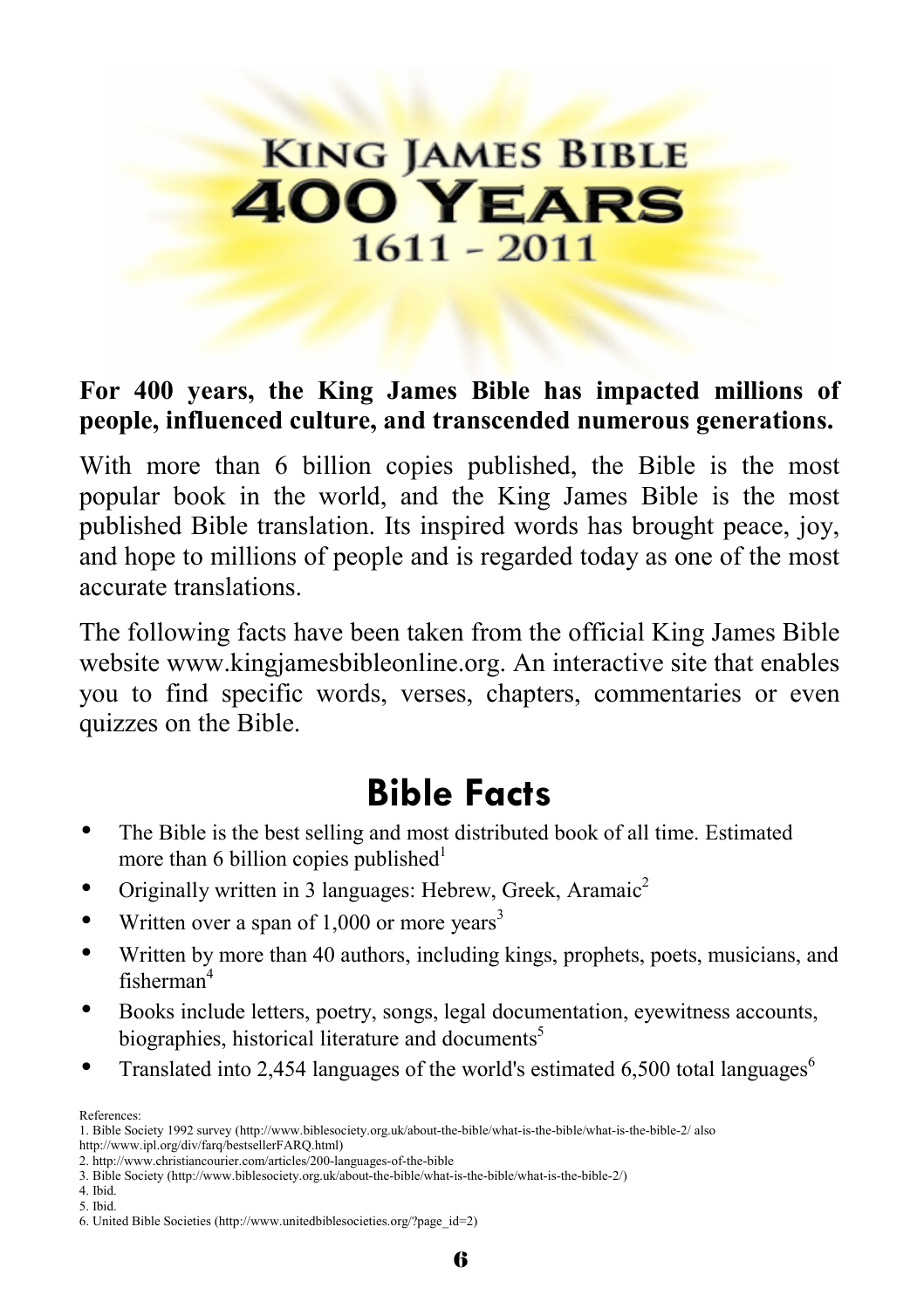# **King James Bible Facts**

- The most popular Bible translation; an estimated 1 billion or more copies have been published $1$
- The translation was brought upon by King James I of England<sup>2</sup>
- First published in 1611 A.D. (some believe between May 2nd May  $5th$ )<sup>3</sup>
- More than 169 original 1611 King James Bibles are in existance today<sup>4</sup>
- Gothic text and Jacobean spelling was used in the original 1611 version, which is noticeably different than  $21st$  Century English<sup>5</sup>
- 80 books were included (39 in Old Testament, 14 in Apocrypha, and 27 in New Testament<sup>16</sup>
- Contains 788,258 total words, of which 14,565 are unique<sup>7</sup>
- The title was not originally called the "King James Version", but "THE HOLY BIBLE, Containing the Old Testament, AND THE NEW: Newly Translated out of the Original tongues: & with the former Translations diligently compared and revised, by his Majesties special Commandment"8
- 1814 A.D. is the earliest recorded date of it being called "King James Version" or "Authorized Version"9
- The original book was very large: approximately 17" tall, 30" wide when opened, and it weighed up to 30 pounds<sup>10</sup>
- The first 1611 Bibles were expensive and were chained to the front pulpit of churches, to prevent from being stolen<sup>11</sup>
- Prior to the 1611 King James Bible, most churches did not have Bibles<sup>12</sup>
- The King James Bible is the first English Bible ever printed in the United Statesfirst printed by the King's Printer in England, then printing and distribution spread throughout the world $13$
- Public officials on all levels of United States government, including presidents, have taken their oath of office with the King James Bible $^{14}$
- A committee of 54 translators worked for 7 years to complete the King James  $translation<sup>15</sup>$

References:

1. http://www.kingjamesbibletrust.org/files/kjbt-booklet.pdf

2. Ibid.

<sup>3.</sup> http://kjv400.co.uk/ and http://www.squidoo.com/king-james-bible-400th-birthday

<sup>4.</sup> Donald Brake, PhD, A Royal Monument of English Literature: The King James Bible 1611, Credo House Publishers, 2011, http://www.credocommunications.net/KJV

<sup>5.</sup> http://www.jesus-is-lord.com/kjworkes.htm and http://www.angelfire.com/la2/prophet1/holybiblepictures.html

<sup>6.</sup> http://en.wikipedia.org/wiki/List\_of\_books\_of\_the\_Authorized\_King\_James\_Version

<sup>7.</sup> http://www.kingjamesbibleonline.org/Popular-Bible-Words.php

<sup>8.</sup> http://en.wikipedia.org/wiki/Authorized King James Version

<sup>9.</sup> Ibid.

<sup>10.</sup> http://www.greatsite.com/facsimile-reproductions/kingjames-1611.html 11. http://www.greatsite.com/timeline-english-bible-history/

<sup>12.</sup> Ibid. 13. http://thomas.loc.gov/cgi-bin/query/z?c112:H.CON.RES.38:

<sup>14.</sup> Ibid.

<sup>15.</sup> http://www.npr.org/2011/04/18/135437890/king-james-bible-now-400-still-echoes-voice-of-god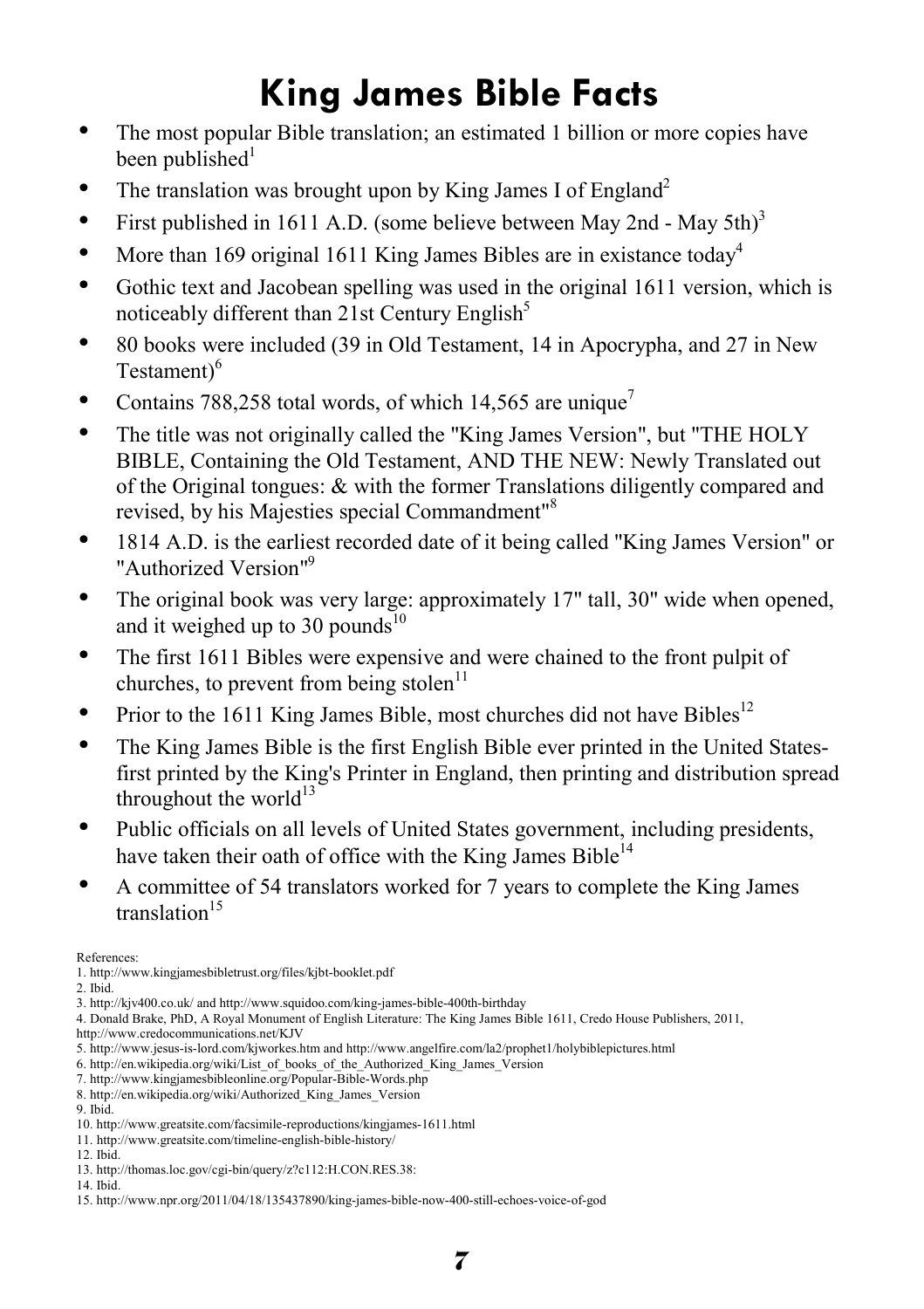### A load of Malachi

Having had a taste of Malachi at Spring Harvest this year, some of Doreen's house group decided to look at this minor prophet further and share their experiences. Malachi is rarely the first choice for a Bible study but to quote the words of Stephen Gaukroger: " It is a wonderful resource for those who want to 'live' Malachi as well as read it". Ruth Valerio's workbook edited by Krish Kandiah contains materials for five sessions with reflections on worship, justice and the faithfulness of God.

 Our recent session entitled "Giving Worship" was led by Joyce Plant and we considered what we bring to God in our worship. We were challenged as well. How can we ensure that our worship today is not shallow but is reflective of who God is and what he has done for us? This question prompted much lively discussion.

 Toward the end of our session Joyce encouraged us to write our own psalm of praise

as an expression of our worship. She presented us with a sheet of paper and asked each of us to make up a line of a psalm and write it on the head of the paper before folding the paper and passing it on to the next person who then writes a second line. This continued until all had written on everyone's piece of paper then we all read our psalm. This was the result:

We love you Lord and lift our voice in praise. We long to be true to you in our praise We bless your holy name and ask a blessing on ourselves. Thank you for your love to me and to all the world, it is so deep, so wide and so high!

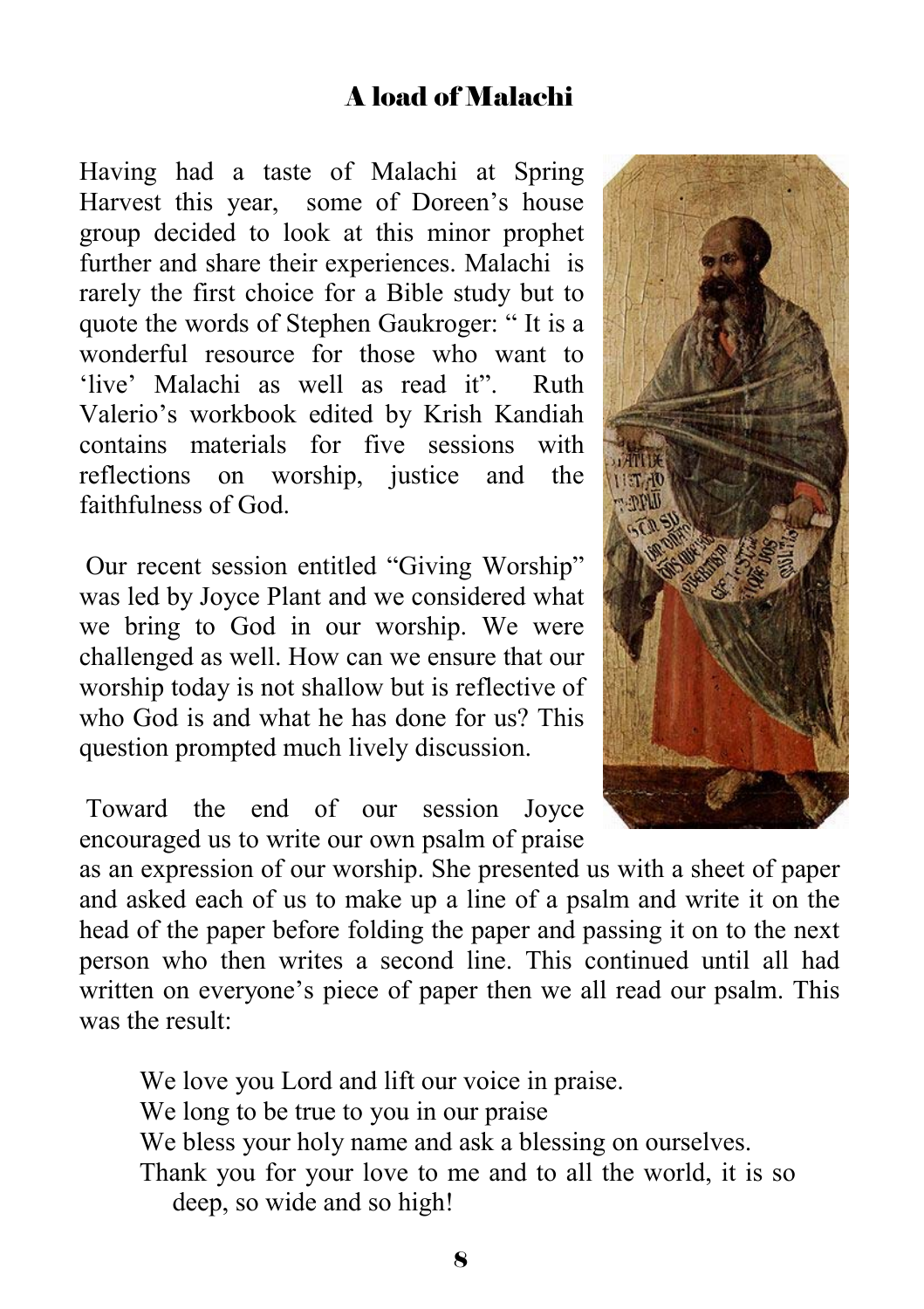Praise today and praise forever, everlasting great endeaver.

Praise the Lord for all his goodness

Praise Him in the heavens above

The heavens declare your glory, the earth declare your glory

Help us to co-ordinate our praise with our thinking, feeling and well being.

With prayer and thanksgiving we come to you, O Almighty and everlasting God.

May all my neighbours praise the Lord.

We praise you O Lord for your almighty power.

Lord you guide my every footstep.

All the gifts we seek to find, everyone the good and kind.

Thank you God for sending Jesus, thank you Jesus that you came.

Holy Spirit won't you tell us more about your lovely name.

May our house group worship and praise the Lord

You not only forgive but you also forget, I praise you O God.

Sing our praises to the Lord, all join in with one accord.

We sing to you in thanks and praise.

May all the churches together and Christian CARE praise the Lord.

He is worthy of our praise.

Thank you Lord for the tremendous mystery that makes me humble in science and life.

He gives me discernment. Praise the Lord.

 The group has still much to learn from Malachi's words, much to be challenged with and much to be encouraged by, as we seek to live lives of wholehearted devotion to God. The next session entitled "Faithful Worship" will be on **Thursday 7th July at 2.45pm.** Everyone is welcome and we have loads of fun so please come and join us and taste Doreen's delicious infamous almond cakes!

*Now that we have tasted that the Lord is good (1Pet2:3)* 

*Gwen Wildman*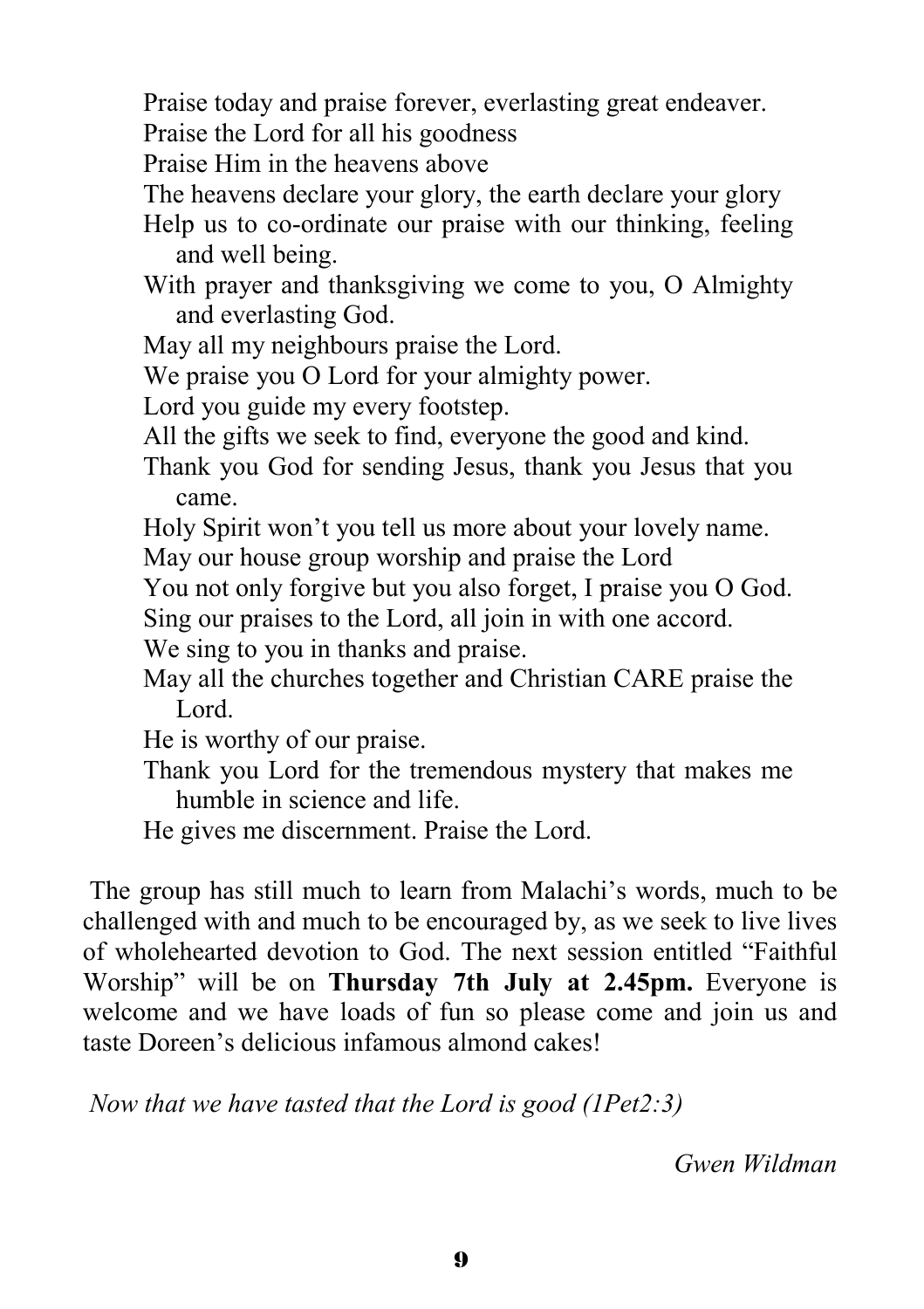

## **CHURCH DIARY**

| Fri                                                                                                         | $\mathbf{1}$ | $12.30 \text{ pm}$   | Luncheon Club                                        |  |
|-------------------------------------------------------------------------------------------------------------|--------------|----------------------|------------------------------------------------------|--|
| Sun                                                                                                         | 3            | 10.30 am             | All Age Worship led by Valerie Ashcroft              |  |
|                                                                                                             |              | $6.30 \text{ pm}$    | Communion Service led by Rev Paul Timmis             |  |
| Tue                                                                                                         |              | 5 10.30am-noon       | Coffee and Chat                                      |  |
|                                                                                                             |              | 8.00 pm              | Time for Prayer                                      |  |
| Thurs 7                                                                                                     |              | $8.00 \text{ pm}$    | <b>Church Council Meeting</b>                        |  |
| Sun $10$                                                                                                    |              | 10.30 am             | Morning Service led by Rev Paul Timmis               |  |
|                                                                                                             |              | $4.00 \text{ pm}$    | Faith Nyota's Farewell Service at                    |  |
|                                                                                                             |              |                      | Wimbledon Methodist Church led by Rev Margaret Adams |  |
| Tue                                                                                                         |              | $12 \t10.30$ am-noon | Coffee and Chat                                      |  |
|                                                                                                             |              | $8.00 \text{ pm}$    | Time for Prayer                                      |  |
| Fri                                                                                                         | 15           | $12.30 \text{ pm}$   | Luncheon Club                                        |  |
| Sun                                                                                                         | 17           | 10.30 am             | Communion Service led by Rev Paul Timmis             |  |
|                                                                                                             |              | Tue 19 10.30am-noon  | Coffee and Chat                                      |  |
|                                                                                                             |              | 8.00 pm              | Time for Prayer                                      |  |
|                                                                                                             |              | $7.30 \text{ pm}$    | Men's Supper Club - Mr Deeprose -                    |  |
|                                                                                                             |              |                      | Chief Steward of the Albert Hall                     |  |
| Thurs 21                                                                                                    |              | $8.00 \text{ pm}$    | Church Leadership Team Meeting                       |  |
| Sun $24$                                                                                                    |              | $10.30$ am           | Morning Service led by Dawn Register                 |  |
|                                                                                                             |              | $6.30 \text{ pm}$    | Communion Service led by Rev Paul Timmis             |  |
|                                                                                                             |              | Tue 26 10.30am-noon  | Coffee and Chat                                      |  |
|                                                                                                             |              | $8.00 \text{ pm}$    | Time for Prayer                                      |  |
| Sun $31$                                                                                                    |              | 10.30 am             | Morning Service led by Joanna Williamson             |  |
| Please refer to the Website (www.martinway.org.uk)<br>or Weekly Notice Sheet for any additional information |              |                      |                                                      |  |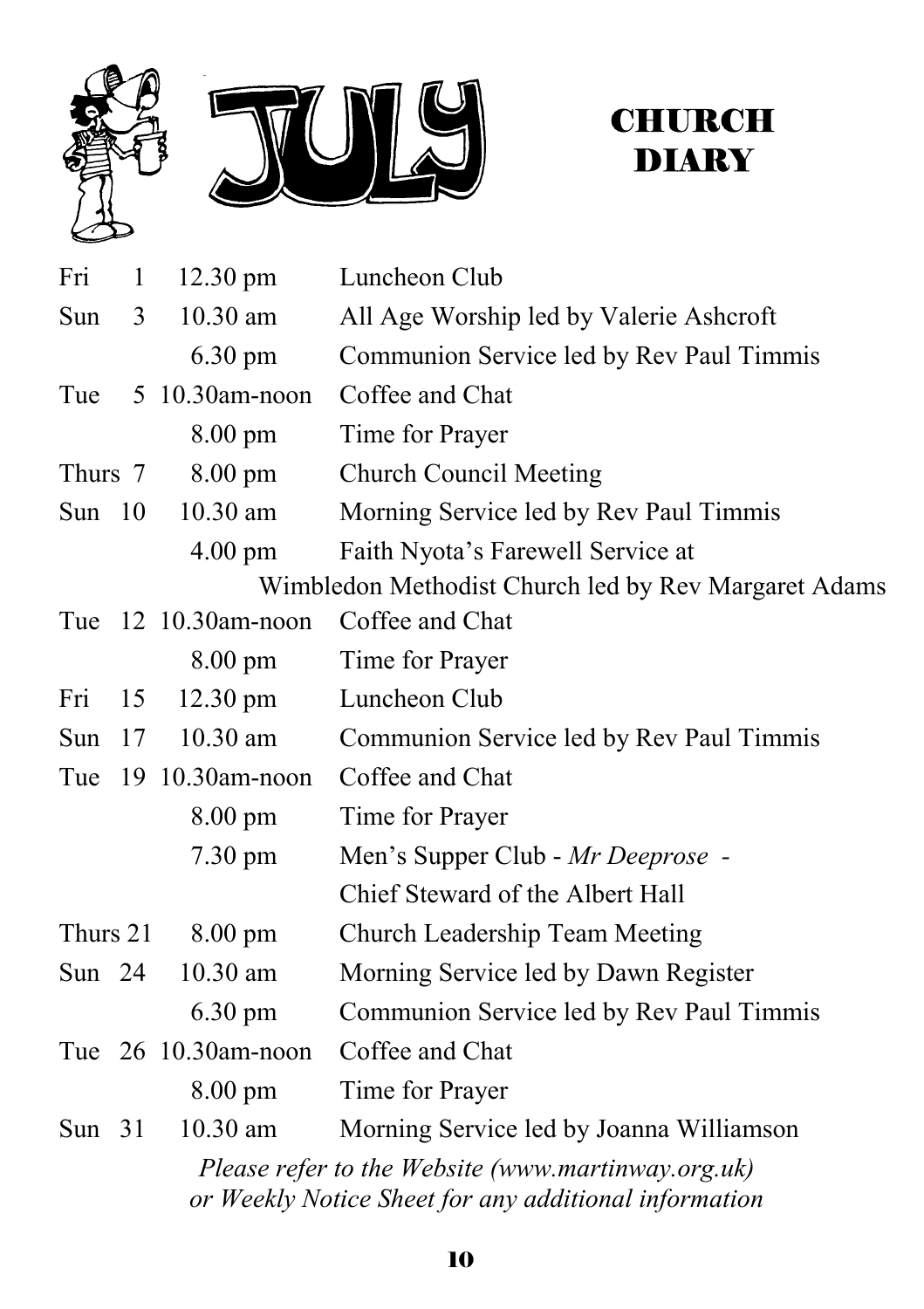



| Tue 2              |     | $8.00 \text{ pm}$               | Time for Prayer                                             |
|--------------------|-----|---------------------------------|-------------------------------------------------------------|
| Sun                | 8   | $10.30$ am                      | All Age Worship led by Tony Loft                            |
| Tue                | - 9 | $8.00 \text{ pm}$               | Time for Prayer                                             |
| Sun $14$           |     | $10.30$ am                      | Morning Service with Tongues of Fire.                       |
|                    |     | $6.30 \text{ pm}$               | Communion Service led by Rev Paul Timmis                    |
| Tue 16             |     | $8.00 \text{ pm}$               | Time for Prayer                                             |
| Sun $21$<br>Tue 23 |     | $10.30$ am<br>$8.00 \text{ pm}$ | Communion Service led by Rev Paul Timmis<br>Time for Prayer |
| Sun $28$           |     | $10.30$ am                      | Morning Service led by Valerie Ashcroft                     |
| Tue 30             |     | $8.00 \text{ pm}$               | Time for Prayer                                             |

———— $<$  ()  $>$  ————

We wish all of those who celebrate a birthday

during these months a very

# *Happy Birthday*

and especially to:

**Francesca Heald on 5th July Anne Jenkins on 12th July Jessica Haze on 26th July Emily Bacon on 5th August Rebecca Smith on 11th August**